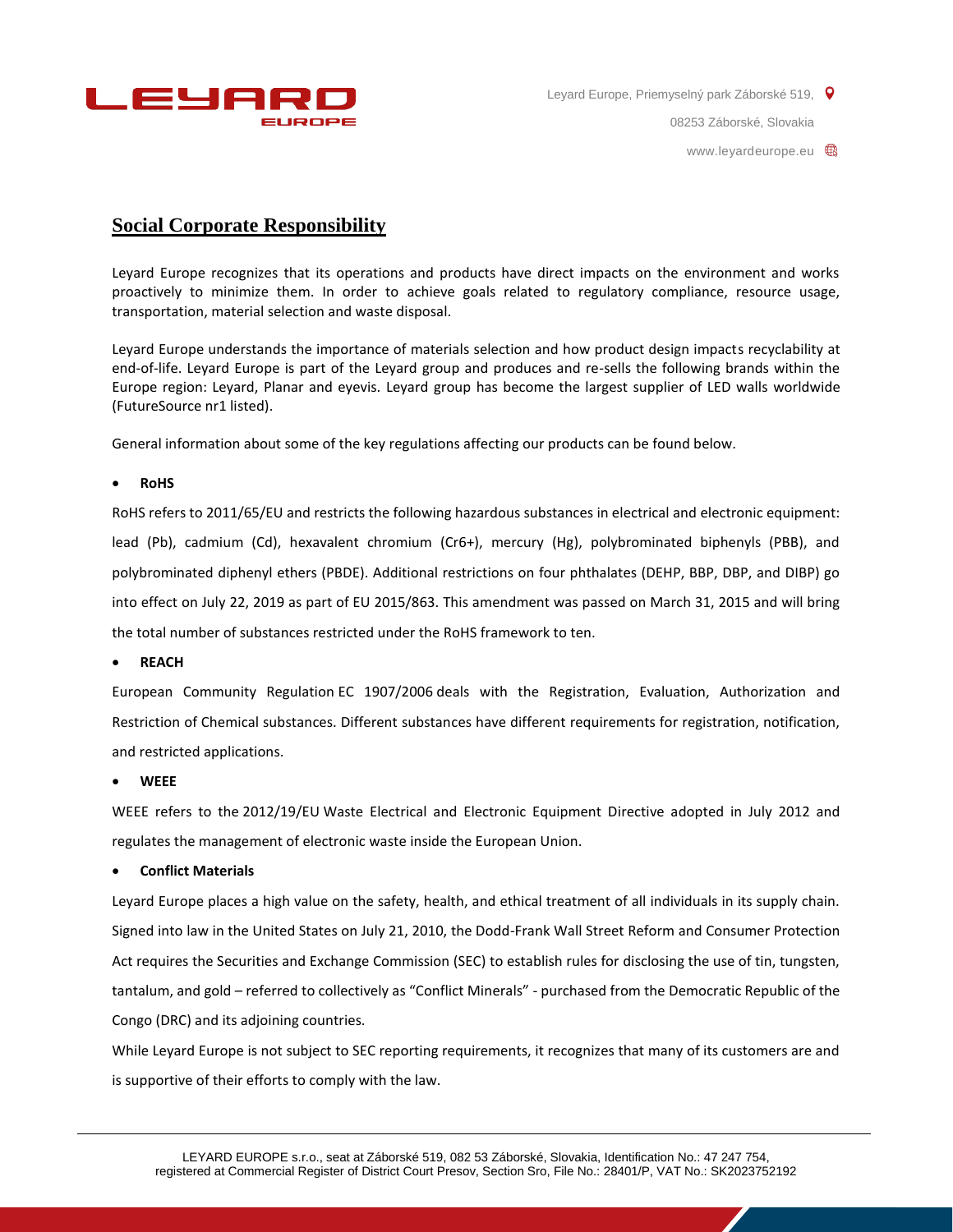

www.leyardeurope.eu  $\bigoplus$ 

Based on set out goals in terms of sustainability and the above regulations, Leyard Europe strives to create added value in three areas: the product, social and environmental dimension - Technology, People, Planet



### **1. Technology**

- $\checkmark$  The use of digital elements rather than large printed banners gives a far better return on investment over time. The content of a digital element can be easily adopted. With printed banners there is the need to each time re-print when the content changes. Then hang it up and dispose of the old banner.
- $\checkmark$  The actual power consumption of a LED wall is very much dependent on the content. In most cases the power indicated is the max power that is used when showing a full white image at full brightness. In practice the typical power usage will be half to one third of that value, this as the screen is not always used in full brightness and the content is dynamic and video centric. This value is mostly indicated as typical power usage.
- $\checkmark$  The components used in Leyard LED walls are of premium quality. So we use for example gold wired LED SMDs instead of copper wired for outdoor rated LED walls. This has not only positive influence on the lifetime of the equipment but is also better in terms of conductivity. Gold has a 30% better conduction compared to copper and has better reflection. This leads towards a higher light output with less power. Less power means also less heath dissipation. Which as positive influence on the HVAC requirements. Aside the LEDs we also use power supplies with a power factor of >95%, this makes our LED walls more power efficient.
- $\checkmark$  Leyard uses in some of their products a technology called common cathode. Via this method we drive the LEDs in a different manner. Meaning that we turn of the LEDs completely when there is for example a black image shown. Using this technology reduces the power consumption with about 33% compared to traditional common anode technologies.